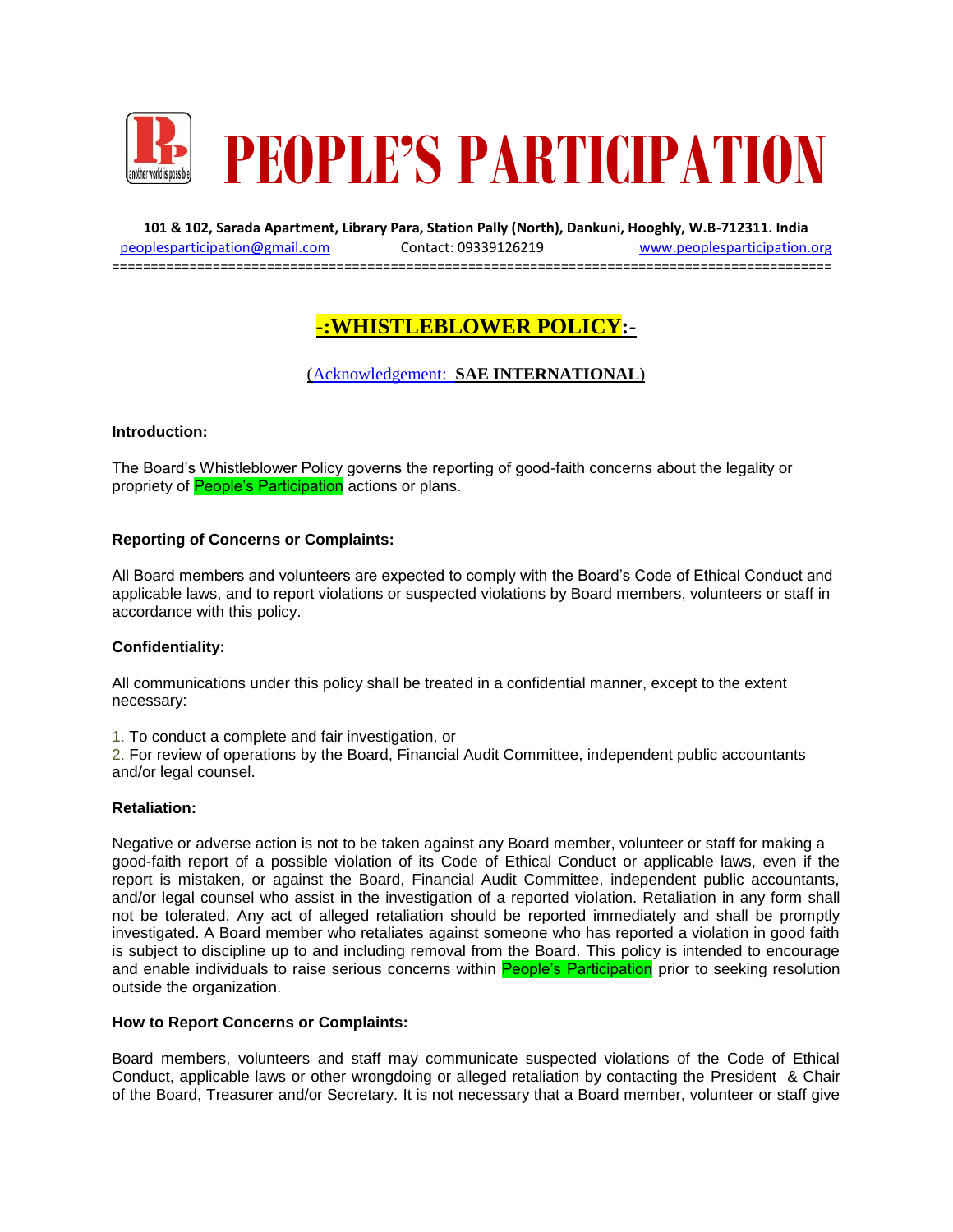their name or position in any notification. While the reporter of the violation need not identify himself/herself, for an effective investigation to be conducted the reporter should provide **People's** Participation with as much detailed information as possible concerning the alleged violation, including the substance of the incident, where and when the incident occurred, and the names and titles of the individuals involved.

### **Illustrative Types of Concerns:**

The following is a non-exhaustive list of the kinds of incidents and improprieties that should be reported: 1. Supplying false or misleading information on **People's Participation**'s financial, legal or other public documents, including Internal Revenue Form 990.

2. Providing false information to or withholding material information from **People's Participation's** Board, auditors, legal counsel or management.

3. Destroying, altering, mutilating, concealing, and covering up, falsifying or making a false entry in any record that may be connected to an official matter or proceeding, in violation of federal or state law, regulations or **People's Participation** policies.

4. Altering, destroying, or concealing a document or attempting to do so, with the intent to impair the document's availability for use in an official matter or proceeding or otherwise obstructing, influencing or impeding any official matter or proceeding, in violation of federal or state law, regulations or **People's** Participation policies.

5. Embezzlement, self-dealing, private inurnment (*i.e.*, People's Participation earnings inuring to the benefit of a Board member, volunteer, or staff) and private benefit (*i.e.,* People's Participation assets being used by anyone in the organization for personal gain or benefit).

6. Paying for services or goods that are not rendered or delivered.

7. Using remarks or actions of a sexual nature that are not welcome and are likely to be viewed as personally offensive, including sexual flirtations, unwelcome physical or verbal advances, sexual propositions, verbal abuse of a sexual nature, the display of sexually suggestive objects, cartoons, or pictures, and physical contact of a sexual or particularly personal nature.

8. Using epithets, slurs, negative stereotyping, and/or threatening, intimidating or hostile acts that relate to race, color, religion, gender, sexual orientation, national origin, age, disability or other legally protected status.

9. Circulating or posting written or graphic material that denigrates or shows hostility or aversion toward an individual or group because of race, color, religion, gender, sexual orientation, nationality, age, disability or other legally protected status.

10. Discriminating against an individual due to a person's race, color, religion, gender, sexual orientation, national origin, age, physical or mental impairment, veteran status or other legally-protected status.

11. Violating the Code of Ethical Conduct and/or the Conflict of Interest Policy.

12. Facilitating or concealing any of the above or similar actions.